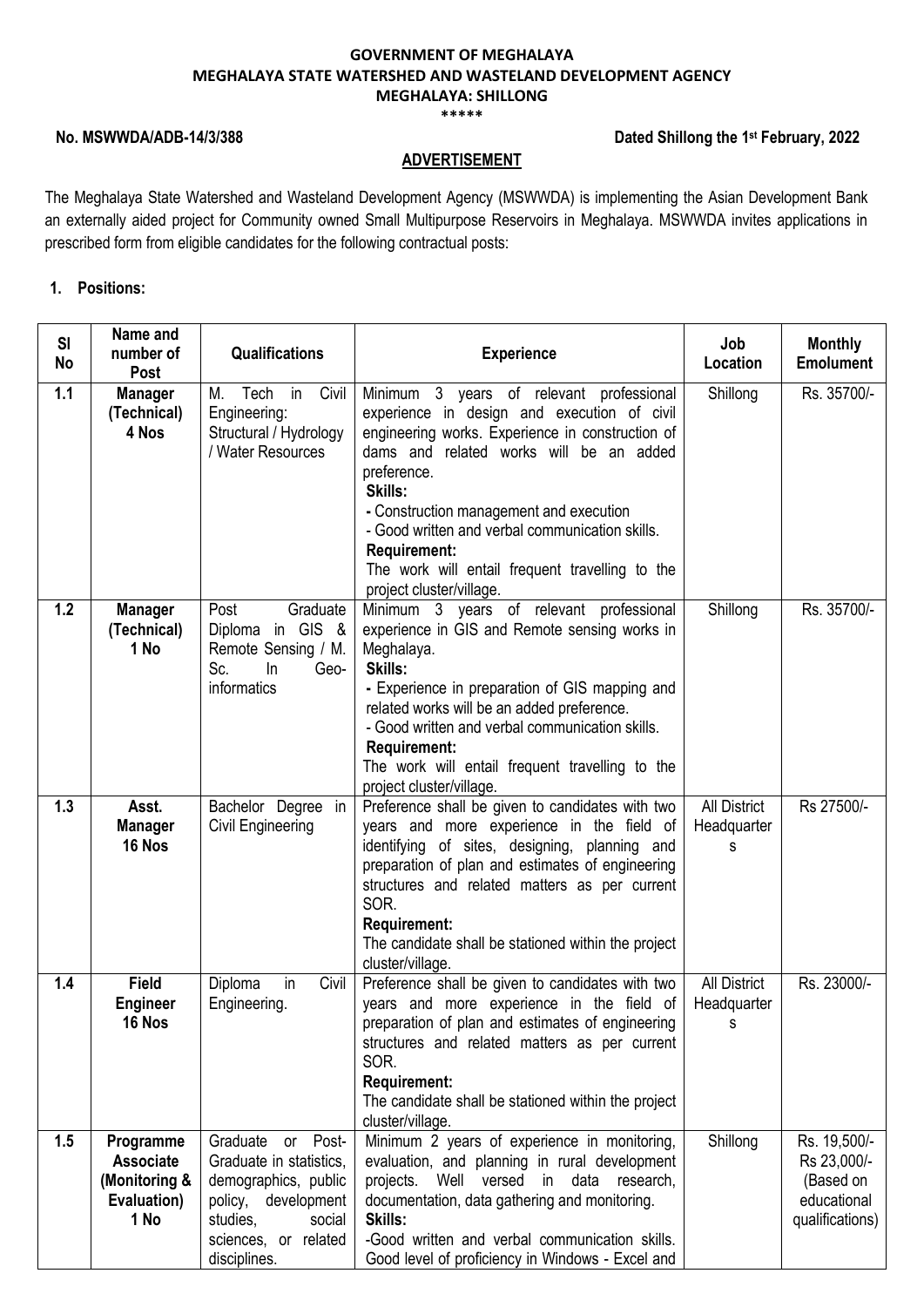|      |                        | with<br>-Preferably                            | quantitative and qualitative analysis                                           |                     |                  |
|------|------------------------|------------------------------------------------|---------------------------------------------------------------------------------|---------------------|------------------|
|      |                        | advanced certificate<br>in M&E, statistics, or | <b>Requirement:</b><br>The work will entail frequent travelling to the          |                     |                  |
|      |                        | social sciences.                               | project cluster/village.                                                        |                     |                  |
| 1.6  | Programme              | Post<br>Graduate<br>or                         | -Minimum 2 years of experience in<br>accounts,                                  | All District        | Rs. 19,500/-     |
|      | <b>Associate</b>       | Graduate<br>in                                 | taxation, and financial management with good                                    | Headquarter         | Rs 23,000/-      |
|      | (Finance &             | Commerce,                                      | knowledge in chart of accounts or accounting                                    | S                   | (Based on        |
|      | Accounts)              | Accountancy or BBA                             | procedure.                                                                      |                     | educational      |
|      | 14 Nos                 | or MBA in Financial                            | -Preferably with computerised accountancy or tally                              |                     | qualifications)  |
|      |                        | Management,<br>Accounting<br>&                 | latest version<br>Skills:                                                       |                     |                  |
|      |                        | Finance.                                       | -Good written and verbal communication skills.                                  |                     |                  |
|      |                        |                                                | -Computer literacy with general MS package,                                     |                     |                  |
|      |                        |                                                | spreadsheet, and data analysis.                                                 |                     |                  |
| 1.7  | Programme              | Post<br>Graduate<br>or                         | - Minimum 2 years' experience in HR related                                     | Shillong            | Rs. 19,500/-     |
|      | <b>Associate</b>       | Graduate Diploma in                            | functions.                                                                      |                     | Rs 23,000/-      |
|      | (Human                 | Human<br><b>Resources</b>                      | - Good Communication Skills (Written and verbal)                                |                     | (Based on        |
|      | Resources)<br>1 No     | Management<br>or                               | - Good interpersonal skills                                                     |                     | educational      |
|      |                        | Personal<br>Management                         | - Knowledge of MS Word, Excel, Power Point, etc<br>and any HR software          |                     | qualifications)) |
| 1.8  | Programme              | Post<br>Graduate<br>or                         | - Minimum 2 years' experience in filing, file                                   | Shillong            | Rs. 19,500/-     |
|      | <b>Associate</b>       | Graduate<br>in<br>any                          | management and tracking, electronic<br>mail                                     |                     | Rs 23,000/-      |
|      | (Administration)       | disciplines                                    | management and filing, documentation and any                                    |                     | (Based on        |
|      | 1 No                   |                                                | other administrative related works                                              |                     | educational      |
|      |                        |                                                | - Demonstrated strong values and professional                                   |                     | qualifications)  |
|      |                        |                                                | integrity                                                                       |                     |                  |
|      |                        |                                                | - Good Communication Skills (Written and verbal)<br>- Good interpersonal skills |                     |                  |
|      |                        |                                                | - Knowledge of MS Word, Excel, Power Point, etc                                 |                     |                  |
| 1.9  | Programme              | or Post-<br>-Graduate                          | - 2 year of experience in GIS related works in                                  | <b>All District</b> | Rs. 19,500/-     |
|      | <b>Associate (GIS)</b> | Graduate<br>in<br>any                          | rural development or forestry or environment or                                 | Headquarter         | Rs 23,000/-      |
|      | 14 Nos                 | disciplines with Post                          | related discipline with demonstrated competence                                 | s                   | (Based on        |
|      |                        | Graduate Diploma in                            | in GIS based.                                                                   |                     | educational      |
|      |                        | Remote Sensing/GIS                             | -Good knowledge in GIS operation and GIS                                        |                     | qualifications)  |
|      |                        | or a Certificate course<br>in GIS.             | based mapping<br>Skills:                                                        |                     |                  |
|      |                        | -Candidates<br>with                            | - Good written and verbal communication skills.                                 |                     |                  |
|      |                        | qualifications<br>in.                          | - Good technical expertise in computing and GIS                                 |                     |                  |
|      |                        | geography,                                     | operation.                                                                      |                     |                  |
|      |                        | cartography, forestry,                         | - Computer literacy with general MS package,                                    |                     |                  |
|      |                        | environment<br>or a                            | spreadsheet, and data analysis.                                                 |                     |                  |
|      |                        | relevant<br>social<br>science/natural          | <b>Requirement:</b><br>The work will entail frequent travelling to the          |                     |                  |
|      |                        | discipline<br>resource                         | project cluster/village.                                                        |                     |                  |
|      |                        | will be preferred.                             |                                                                                 |                     |                  |
| 1.10 | <b>Driver</b>          | Class VIII Passed                              | 2 years of similar experience in Government                                     | <b>All District</b> | Rs. 13,700/-     |
|      | 15 Nos                 |                                                | (State or Central)/PSU (State or Central)/Societies                             | Headquarter         |                  |
|      |                        |                                                | set up by Government (State or Central)                                         | s                   |                  |
|      |                        |                                                | Should possess a valid driving license and<br>Experience certificate            |                     |                  |
| 1.11 | <b>Multi-Tasking</b>   | Class VIII Passed                              | 1 Year of Experience as<br>Peon/Security                                        | <b>All District</b> | Rs. 11,500/-     |
|      | <b>Assistant (MTA)</b> |                                                | Guard/Chowkidar in any Government/ Societies/                                   | Headquarter         |                  |
|      | <b>15 Nos.</b>         |                                                | Experience certificate from previous employer/s                                 | s                   |                  |
|      |                        |                                                | clearly stating the nature of the job along with                                |                     |                  |
|      |                        |                                                | other relevant credentials should be submitted                                  |                     |                  |
|      |                        |                                                | along with the application form.                                                |                     |                  |

2. Notification and prescribed application form can be downloaded from the website, [Soil](http://www.mbda.gov.in/) & Water Conservation Department, Meghalaya, **www.megsoil.gov.in** or can be obtained free of cost from the O/o The Director of Soil and Water Conservation, 4th Administrative Building, 1st Floor, Lower Lachumiere, Shillong – 793001 or the O/o The Joint Director of Soil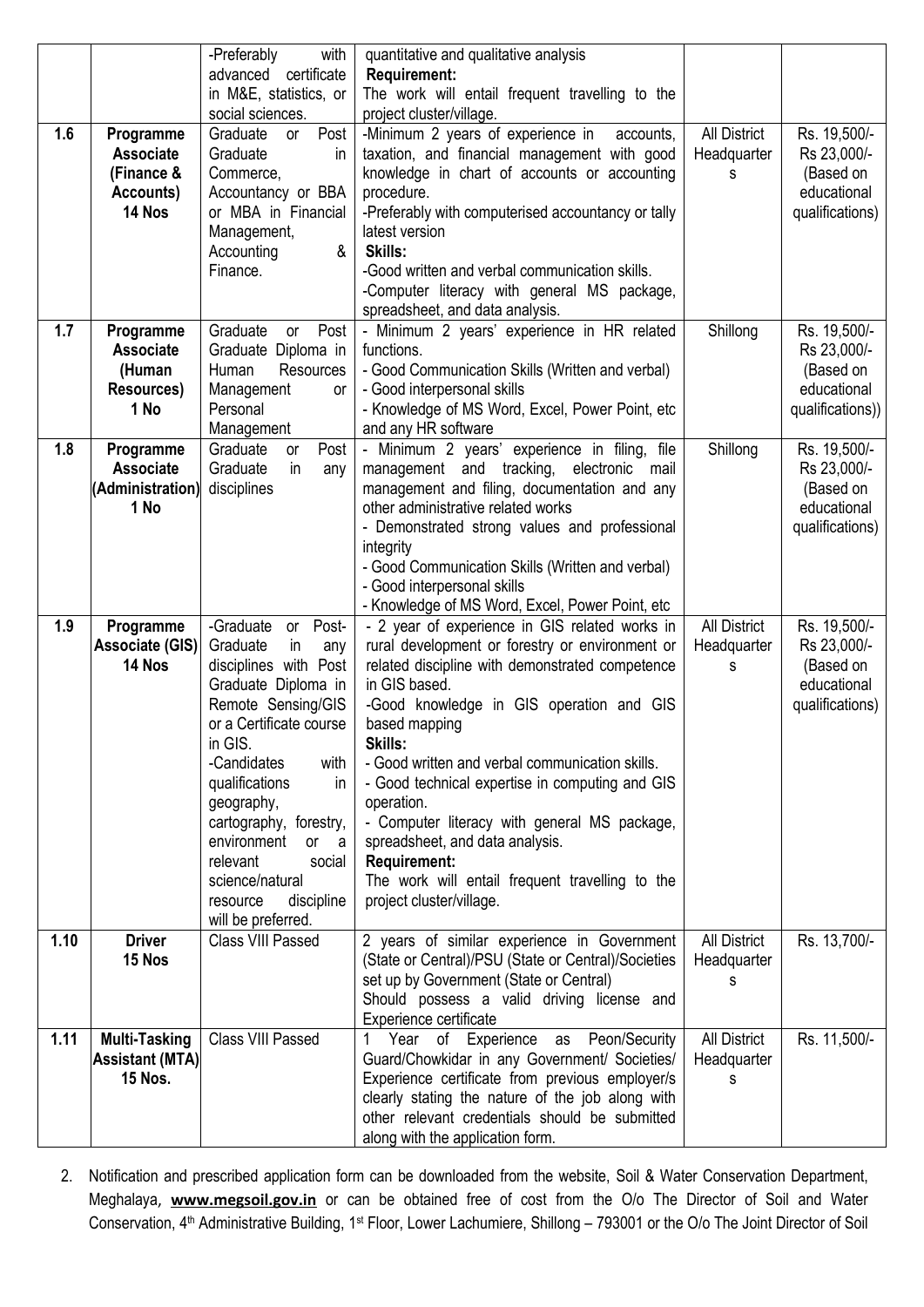and Water Conservation, Branch Directorate, Dakopgre, Tura – 794002 or from any of the office of the Divisional Officer, Soil & Water Conservation Department at the 12 District Headquarters.

- 3. The above positions are on contractual basis. Details about the pre-requisite qualifications and experience for the above positions may be seen in the notification posted in the website.
- 4. Candidates are advised to read carefully the eligibility criteria and other conditions prescribed for each post before applying.
- 5. Application form duly filled along with self-attested credentials should only be submitted to the O/o The Director of Soil and Water Conservation,  $4<sup>th</sup>$  Administrative Building, 1<sup>st</sup> Floor, Lower Lachumiere, Shillong – 793001 or the O/o The Joint Director of Soil and Water Conservation, Branch Directorate, Dakopgre, Tura – 794002 or from any of the office of the Divisional Officer, Soil & Water Conservation Department at the 12 District Headquarters.
- 6. Candidate may also submit the duly filled application form and documents via e-mail to [smr.adb.mswwda@gmail.com](mailto:smr.adb.mswwda@gmail.com) clearly indicating name of the position in the subject line.
- 7. Last date for receipt of applications is **21st February, 2022 (upto 5.00 p.m.)** and no application received after the last date will be considered. MSWWDA will not be responsible for any kind of postal loss or transit delay.

 **CEO MSWWDA Meghalaya, Shillong** 

# **No. MSWWDA/ADB-14/3/388-A**

Copy to:

- 1. The Commissioner & Secretary, Soil & Water Conservation Department, Meghalaya and Chairman of Meghalaya State Watershed and Wasteland Development Agency, for kind information.
- 2. The Joint Secretary, Soil & Water Conservation Department, Meghalaya, for information.
- 3. The Director, Soil & Water Conservation Department, Meghalaya and Deputy Chief Executive Officer of Meghalaya State Watershed and Wasteland Development Agency, for information.
- 4. The DIPR, Shillong for publishing the above advertisement in only two issues of the The Shillong Times / Salantini Janera and U Nongsain Hima before the 5<sup>th</sup> February, 2022. Bills in triplicate may be submitted to the office of the undersigned.
- 5. The SIO, NIC, Shillong for posting the advertisement, notification and prescribed application form in The Soil & Water Conservation Department, Government of Meghalaya website prominently.
- 6. Notice Board, Meghalaya Secretariat.
- 7. Notice Board, Director of Soil & Water Conservation Department.

 **CEO MSWWDA Meghalaya, Shillong** 

# **Dated Shillong the 1st February, 2022**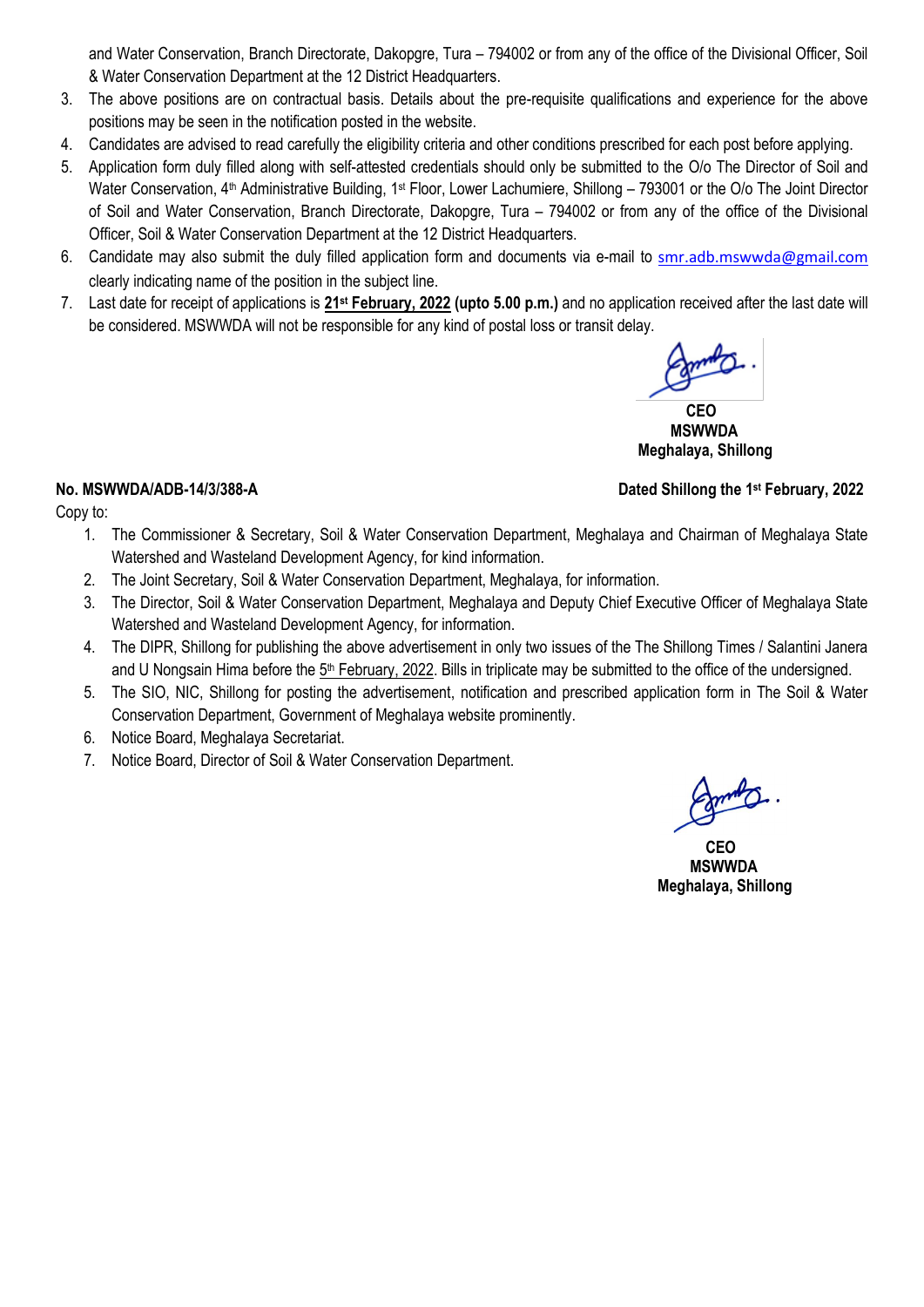#### **\*\*\*\*\***

## **No. MSWWDA/ADB-14/3/388**

### **Dated Shillong the 1st February, 2022**

# **NOTIFICATION**

The Meghalaya State Watershed and Wasteland Development Agency (MSWWDA) is implementing the Asian Development Bank (ADB) an externally aided project for Community owned Small Multipurpose Reservoirs in Meghalaya. MSWWDA invites applications in prescribed form from eligible candidates for the following contractual posts:

# **1. Positions:**

| SI<br><b>No</b> | Name and<br>number of<br><b>Post</b>                          | <b>Qualifications</b>                                                                                | <b>Experience</b>                                                                                                                                                                                                                                                                                                                                                                                                                      | No of<br>positi<br>ons | Job<br>Location                         | <b>Monthly</b><br><b>Emolument</b>                      |
|-----------------|---------------------------------------------------------------|------------------------------------------------------------------------------------------------------|----------------------------------------------------------------------------------------------------------------------------------------------------------------------------------------------------------------------------------------------------------------------------------------------------------------------------------------------------------------------------------------------------------------------------------------|------------------------|-----------------------------------------|---------------------------------------------------------|
| 1.              | <b>Manager</b><br>(Technical)                                 | in<br>Civil<br>Tech<br>M.<br>Engineering:<br>Structural / Hydrology<br>/ Water Resources             | Minimum 3 years of relevant professional<br>experience in design and execution of civil<br>engineering<br>works.<br>Experience<br><i>in</i><br>construction of dams and related works<br>will be an added preference.<br>Skills:<br>-Construction management and execution<br>- Good written and verbal communication<br>skills.<br><b>Requirement:</b><br>The work will entail frequent travelling to<br>the project cluster/village. | 4 Nos                  | Shillong                                | Rs. 35700/-                                             |
| 2.              | <b>Manager</b><br>(Technical)                                 | Graduate<br>Post<br>Diploma in GIS &<br>Remote Sensing / M.<br>Sc.<br>In<br>Geo-<br>informatics      | Minimum 3 years of relevant professional<br>experience in GIS and Remote sensing<br>works in Meghalaya.<br>Skills:<br>- Experience in preparation of GIS<br>mapping and related works will be an<br>added preference.<br>- Good written and verbal communication<br>skills.<br><b>Requirement:</b><br>The work will entail frequent travelling to<br>the project cluster/village.                                                      | 1 No                   | Shillong                                | Rs. 35700/-                                             |
| 3.              | Asst.<br><b>Manager</b>                                       | Bachelor Degree in<br>Civil Engineering                                                              | Preference shall be given to candidates<br>with two years and more experience in the<br>field of identifying of sites, designing,<br>planning and preparation of plan and<br>estimates of engineering structures and<br>related matters as per current SOR.<br><b>Requirement:</b><br>The candidate shall be stationed within<br>the project cluster/village.                                                                          | 16<br>Nos              | <b>All District</b><br>Headquart<br>ers | Rs 27500/-                                              |
| 4.              | <b>Field</b><br><b>Engineer</b>                               | in<br>Civil<br>Diploma<br>Engineering.                                                               | Preference shall be given to candidates<br>with two years and more experience in the<br>field of preparation of plan and estimates<br>of engineering structures and related<br>matters as per current SOR.<br><b>Requirement:</b><br>The candidate shall be stationed within<br>the project cluster/village.                                                                                                                           | 16<br>Nos              | <b>All District</b><br>Headquart<br>ers | Rs. 23000/-                                             |
| 5.              | Programme<br><b>Associate</b><br>(Monitoring &<br>Evaluation) | Post-<br>Graduate<br>or<br>Graduate in statistics,<br>demographics, public<br>development<br>policy, | Minimum 2 years of experience<br>in<br>monitoring, evaluation, and planning in<br>rural development projects. Well versed in<br>research,<br>documentation,<br>data<br>data                                                                                                                                                                                                                                                            | 1 No                   | Shillong                                | Rs. 19,500/-<br>Rs 23,000/-<br>(Based on<br>educational |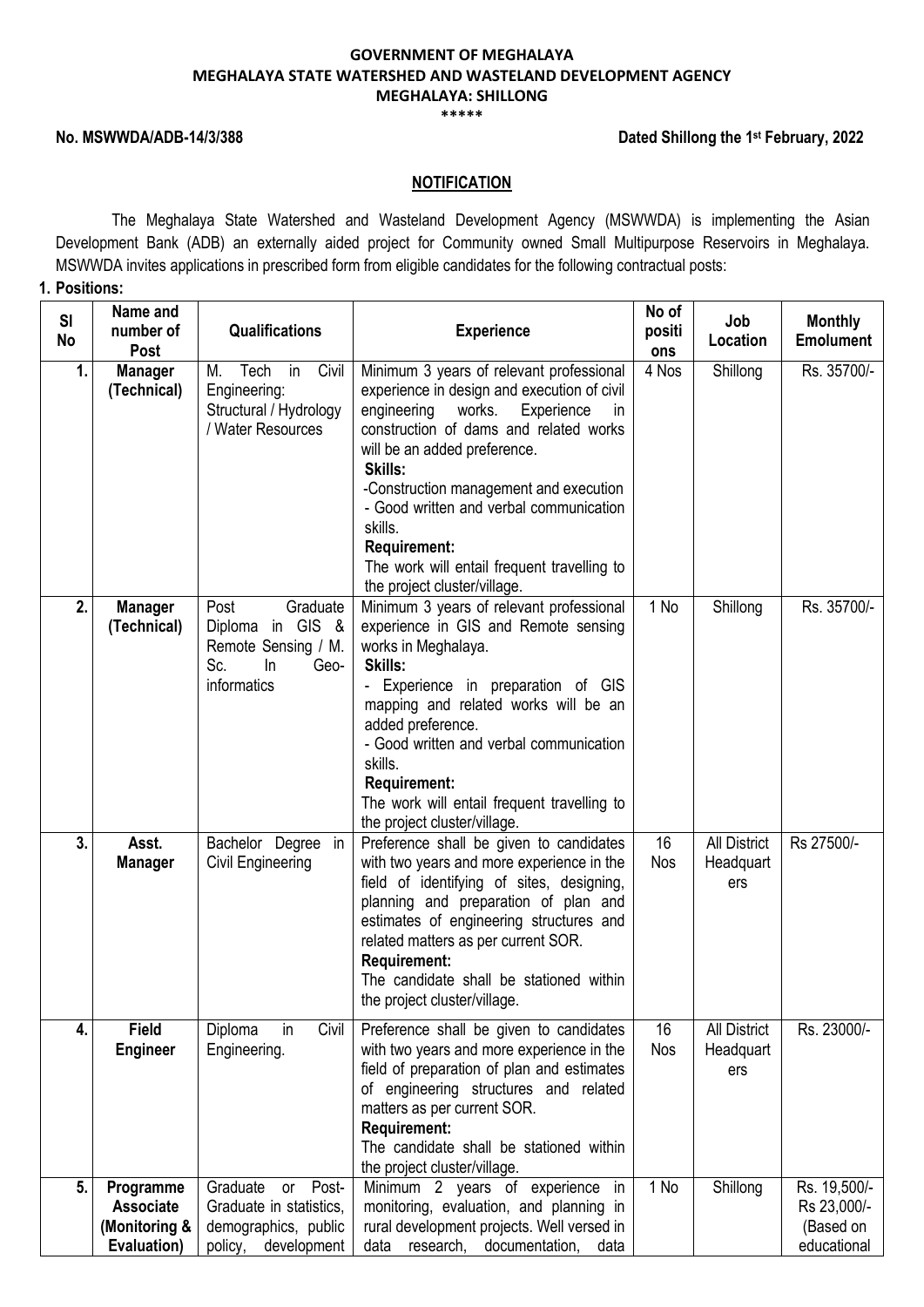| 6. | Programme<br><b>Associate</b>                         | studies,<br>social<br>sciences, or related<br>disciplines.<br>-Preferably<br>with<br>advanced certificate<br>in M&E, statistics, or<br>social sciences.<br>Graduate<br>Post<br>or<br>Graduate<br><i>in</i>                                                                                                                                                        | gathering and monitoring.<br>Skills:<br>-Good written and verbal communication<br>skills. Good level of proficiency in<br>Windows - Excel and quantitative and<br>qualitative analysis<br><b>Requirement:</b><br>The work will entail frequent travelling to<br>the project cluster/village.<br>-Minimum 2 years of experience in<br>taxation,<br>accounts,<br>financial<br>and                                                                                                                                                                            | 14<br><b>Nos</b> | <b>All District</b><br>Headquart        | qualifications)<br>Rs. 19,500/-<br>Rs 23,000/-                             |
|----|-------------------------------------------------------|-------------------------------------------------------------------------------------------------------------------------------------------------------------------------------------------------------------------------------------------------------------------------------------------------------------------------------------------------------------------|------------------------------------------------------------------------------------------------------------------------------------------------------------------------------------------------------------------------------------------------------------------------------------------------------------------------------------------------------------------------------------------------------------------------------------------------------------------------------------------------------------------------------------------------------------|------------------|-----------------------------------------|----------------------------------------------------------------------------|
|    | (Finance &<br>Accounts)                               | Commerce,<br>Accountancy or BBA<br>or MBA in Financial<br>Management,<br>&<br>Accounting<br>Finance.                                                                                                                                                                                                                                                              | management with good knowledge in<br>chart of<br>accounts<br>accounting<br>or<br>procedure.<br>with<br>-Preferably<br>computerised<br>accountancy or tally latest version<br>Skills:<br>-Good written and verbal communication<br>skills.<br>-Computer literacy with general MS<br>package, spreadsheet, and data analysis.                                                                                                                                                                                                                                |                  | ers                                     | (Based on<br>educational<br>qualifications)                                |
| 7. | Programme<br><b>Associate</b><br>(Human<br>Resources) | Post<br>Graduate<br>or<br>Graduate Diploma in<br>Human<br>Resources<br>Management<br><b>or</b><br>Personal<br>Management                                                                                                                                                                                                                                          | - Minimum 2 years' experience in HR<br>related functions.<br>- Good Communication Skills (Written and<br>verbal)<br>- Good interpersonal skills<br>- Knowledge of MS Word, Excel, Power<br>Point, etc and any HR software                                                                                                                                                                                                                                                                                                                                  | 1 No             | Shillong                                | Rs. 19,500/-<br>Rs 23,000/-<br>(Based on<br>educational<br>qualifications) |
| 8. | Programme<br><b>Associate</b><br>(Administration      | Graduate<br>Post<br>or<br>Graduate<br>in<br>any<br>disciplines                                                                                                                                                                                                                                                                                                    | - Minimum 2 years' experience in filing,<br>file management and tracking, electronic<br>mail<br>management<br>filing,<br>and<br>documentation<br>other<br>and<br>any<br>administrative related works<br>Demonstrated strong<br>values<br>and<br>professional integrity<br>Good Communication Skills (Written and<br>verbal)<br>- Good interpersonal skills<br>- Knowledge of MS Word, Excel, Power<br>Point, etc                                                                                                                                           | 1 No             | Shillong                                | Rs. 19,500/-<br>Rs 23,000/-<br>(Based on<br>educational<br>qualifications) |
| 9. | Programme<br><b>Associate (GIS)</b>                   | or Post-<br>-Graduate<br>Graduate<br>in<br>any<br>disciplines with Post<br>Graduate Diploma in<br>Remote Sensing/GIS<br>or a Certificate course<br>in GIS.<br>-Candidates<br>with<br>qualifications<br>in<br>geography,<br>cartography, forestry,<br>environment<br>or a<br>relevant<br>social<br>science/natural<br>discipline<br>resource<br>will be preferred. | - 2 year of experience in GIS related<br>works in rural development or forestry or<br>environment or related discipline with<br>demonstrated competence in GIS based.<br>-Good knowledge in GIS operation and<br>GIS based mapping<br>Skills:<br>-Good written and verbal communication<br>skills.<br>-Good technical expertise in computing<br>and GIS operation.<br>-Computer literacy with general MS<br>package, spreadsheet, and data analysis.<br><b>Requirement:</b><br>The work will entail frequent travelling to<br>the project cluster/village. | 14<br>Nos        | <b>All District</b><br>Headquart<br>ers | Rs. 19,500/-<br>Rs 23,000/-<br>(Based on<br>educational<br>qualifications) |
| 10 | <b>Driver</b>                                         | Class VIII Passed                                                                                                                                                                                                                                                                                                                                                 | 2<br>years of similar experience<br>in<br>Government (State or Central)/PSU (State<br>Central)/Societies<br>set<br>up<br>or<br>by<br>Government (State or Central)<br>Should possess a valid driving license and<br>Experience certificate                                                                                                                                                                                                                                                                                                                 | 15<br>Nos        | All District<br>Headquart<br>ers        | Rs. 13,700/-                                                               |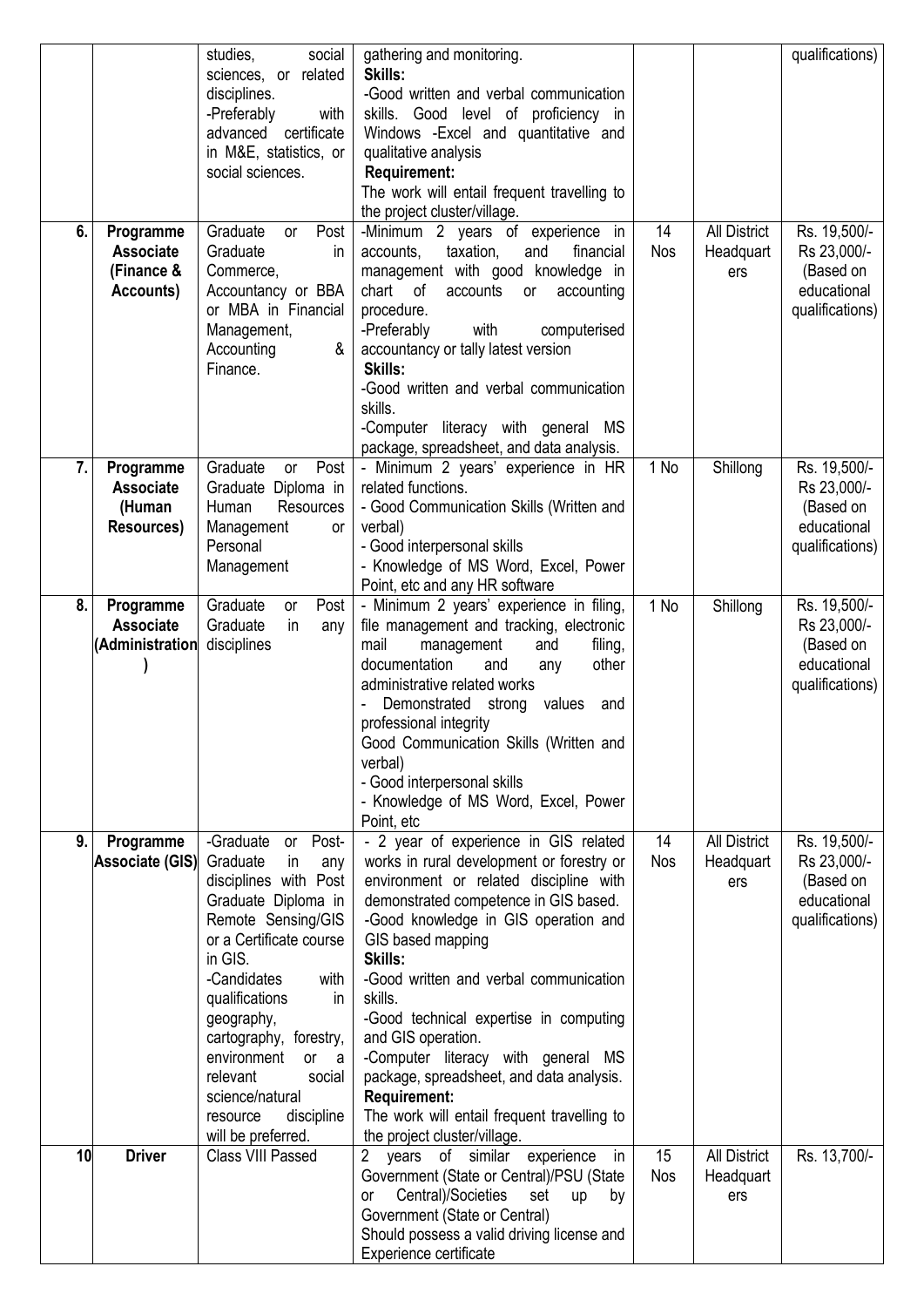|                  | 11 Multi-Tasking   Class VIII Passed | 1 Year of Experience as Peon/Security       | 15         | All District | Rs. 11,500/- |
|------------------|--------------------------------------|---------------------------------------------|------------|--------------|--------------|
| <b>Assistant</b> |                                      | Guard/Chowkidar in any Government/          | <b>Nos</b> | Headquart    |              |
| (MTA)            |                                      | Societies/ Experience certificate from      |            | <b>ers</b>   |              |
|                  |                                      | previous employer/s clearly stating the     |            |              |              |
|                  |                                      | nature of the job along with other relevant |            |              |              |
|                  |                                      | credentials should be submitted along       |            |              |              |
|                  |                                      | with the application form.                  |            |              |              |

# **2. Essential Skills:**

- **2.1** Good communication skills, written and verbal as well as familiarity with Word Processing, Spread Sheets and Power Point Presentation are essential for the position from 1-9.
- **3. Age Limit:** The upper age limit is 18 37 years.

# **4. Place of Posting:**

**4.1** Selected candidates shall be posted at the location mentioned above.

# **5. Remuneration:**

- **5.1** The monthly emolument shall be as mentioned above.
- **5.2** House Rent Allowance (HRA), Medical Allowance & Mobile Allowance will be included additionally as may be admissible from time to time
- **5.3** EPF contributions from both employee and employer.

# **6. Period of Contract:**

- **6.1** Selected candidates shall be given a one (1) year contract. The contract may be renewed subject to the satisfaction of MSWWDA and continuance of the project.
- **6.2** A detailed document of terms and conditions of engagement would be provided to the selected candidates and a deed agreement would have to be signed by the selected candidates with the MSWWDA to that effect.

## **7. Prescribed Application Form:**

**7.1** Prescribe application form can be downloaded from the website, [Soil](http://www.mbda.gov.in/) & Water Conservation Department, Meghalaya, www.megsoil.gov.in or can be obtained free of cost from the O/o The Director of Soil and Water Conservation, 4<sup>th</sup> Administrative Building, 1st Floor, Lower Lachumiere, Shillong – 793001 or the O/o The Joint Director of Soil and Water Conservation, Branch Directorate, Dakopgre, Tura – 794002 or from any of the office of the Divisional Officer, Soil & Water Conservation Department at the 12 District Headquarters.

# **8. Submission of Application Form:**

- **8.1** Application form duly filled along with self-attested credentials should be submitted to the O/o The Director of Soil and Water Conservation, 4<sup>th</sup> Administrative Building, 1<sup>st</sup> Floor, Lower Lachumiere, Shillong – 793001 or the O/o The Joint Director of Soil and Water Conservation, Branch Directorate, Dakopgre, Tura – 794002 or from any of the office of the Divisional Officer, Soil & Water Conservation Department at the 12 District Headquarters.
- **8.2** Candidate must enclose recent passport size photograph, the self-attested copies of degrees, diplomas, mark-sheets and experience letter etc. with the application form.
- **8.3** Experience certificate from previous employer(s) clearly stating nature of duties performed should be attached along with the application.
- **8.4** Incomplete application or application on plain paper will not be entertained and is liable to be rejected.
- **8.5** Candidate may also submit the duly filled application form and documents via e-mail to [smr.adb.mswwda@gmail.com](mailto:smr.adb.mswwda@gmail.com) clearly indicating name of the position in the subject line.
- **8.6** Last date for receipt of applications is **21st February, 2022 (upto 5.00 p.m.)** and no application received after the last date will be considered. MSWWDA will not be responsible for any kind of postal loss or transit delay.

# **9. Selection Process:**

- **9.1** There will be only personal interview for the position.
- **9.2** The Personal Interview may be held in Shillong and Tura only.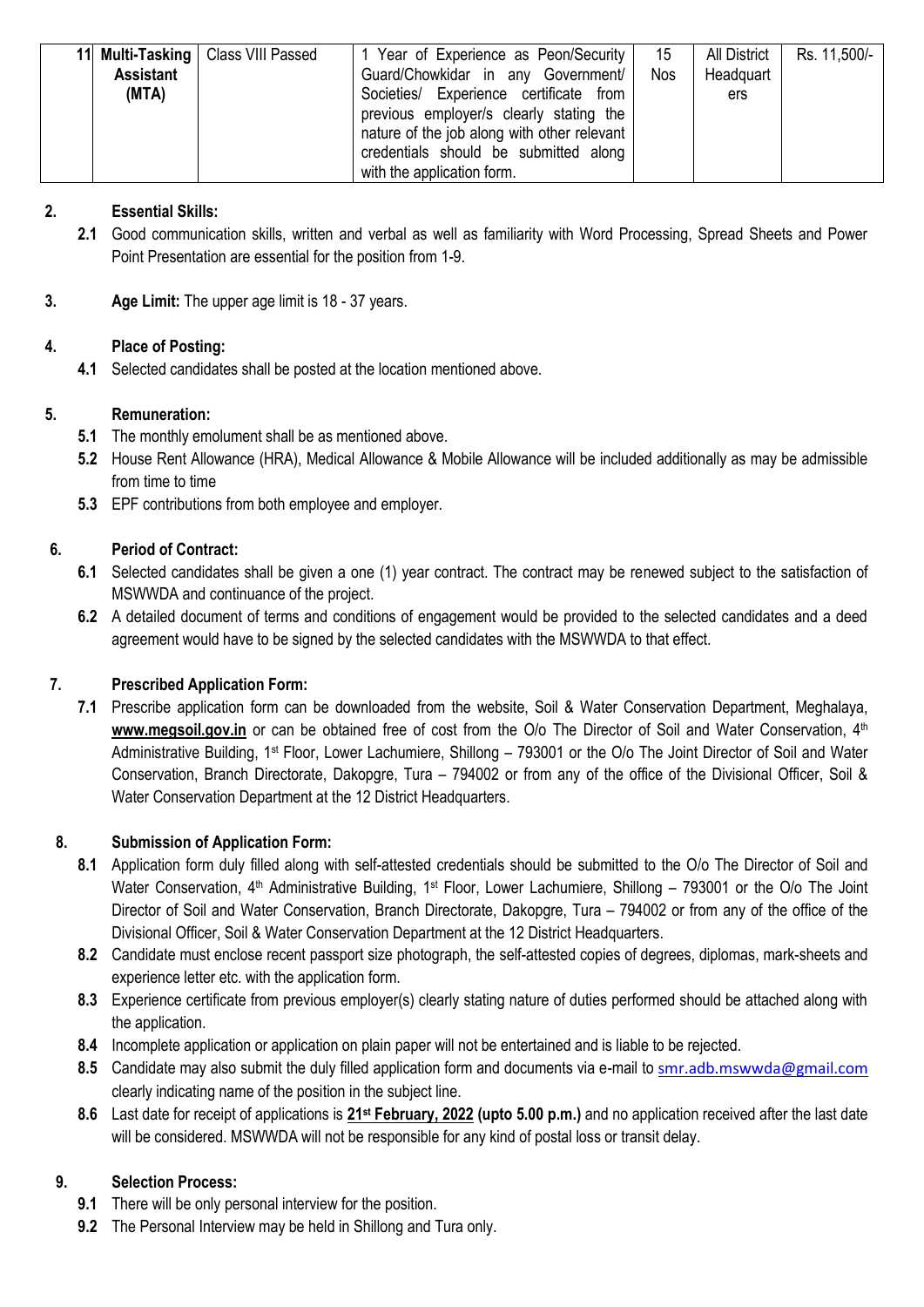# **10. General Information:**

- **10.1** Candidates are advised to clearly indicate their contact number and e-mail address to facilitate faster communication and information regarding the interview will be sent only to the shortlisted candidates via SMS/E-mail and no correspondence will be made with applicants who are not shortlisted. List of the shortlisted candidates will be displayed in the Soil and Water Conservation Department, Meghalaya website, **www.megsoil.gov.in**
- **10.2** MSWWDA reserves the right to conduct additional examination /skill test or call for any additional documentary evidence in support of educational qualification & experience of the applicant.
- **10.3** MSWWDA reserves the right to extend the closing date for receipt of applications. MSWWDA also reserves the right to fill or not to fill any or all the positions advertised or cancel recruitment procedure at any stage without assigning any reason thereof
- **10.4** No TA/DA shall be paid for attending written test and interview.
- **10.5** Canvassing of any kind will render to disqualification.
- **10.6** Casual Staffs already working with Soil & Water Conservation Department, who are otherwise eligible can also apply. Their applications must be routed through their reporting officer. However, for newly appointed staff, he/she should complete a minimum period of one year in their current position.

 *CEO* **CEO MSWWDA Meghalaya, Shillong** 

**Dated Shillong the 1st February, 2022** 

# **No. MSWWDA/ ADB-14/3/388-A**

Copy to:

- 1. The Commissioner & Secretary, Soil & Water Conservation Department, Meghalaya and Chairman of Meghalaya State Watershed and Wasteland Development Agency, for kind information.
- 2. The Joint Secretary, Soil & Water Conservation Department, Meghalaya, for information.
- 3. The Director, Soil & Water Conservation Department, Meghalaya and Deputy Chief Executing Officer of Meghalaya State Watershed and Wasteland Development Agency, for information.
- 4. The DIPR, Shillong for publishing the above advertisement in only two issues of the The Shillong Times / Salantini Janera and U Nongsain Hima before the 5<sup>th</sup> February, 2022. Bills in triplicate may be submitted to the office of the undersigned.
- 5. The SIO, NIC, Shillong for posting the advertisement, notification and prescribed application form in The Soil & Water Conservation Department, Government of Meghalaya website prominently.
- 6. Notice Board, Meghalaya Secretariat.
- 7. Notice Board, Director of Soil & Water Conservation Department.

 **CEO MSWWDA Meghalaya, Shillong**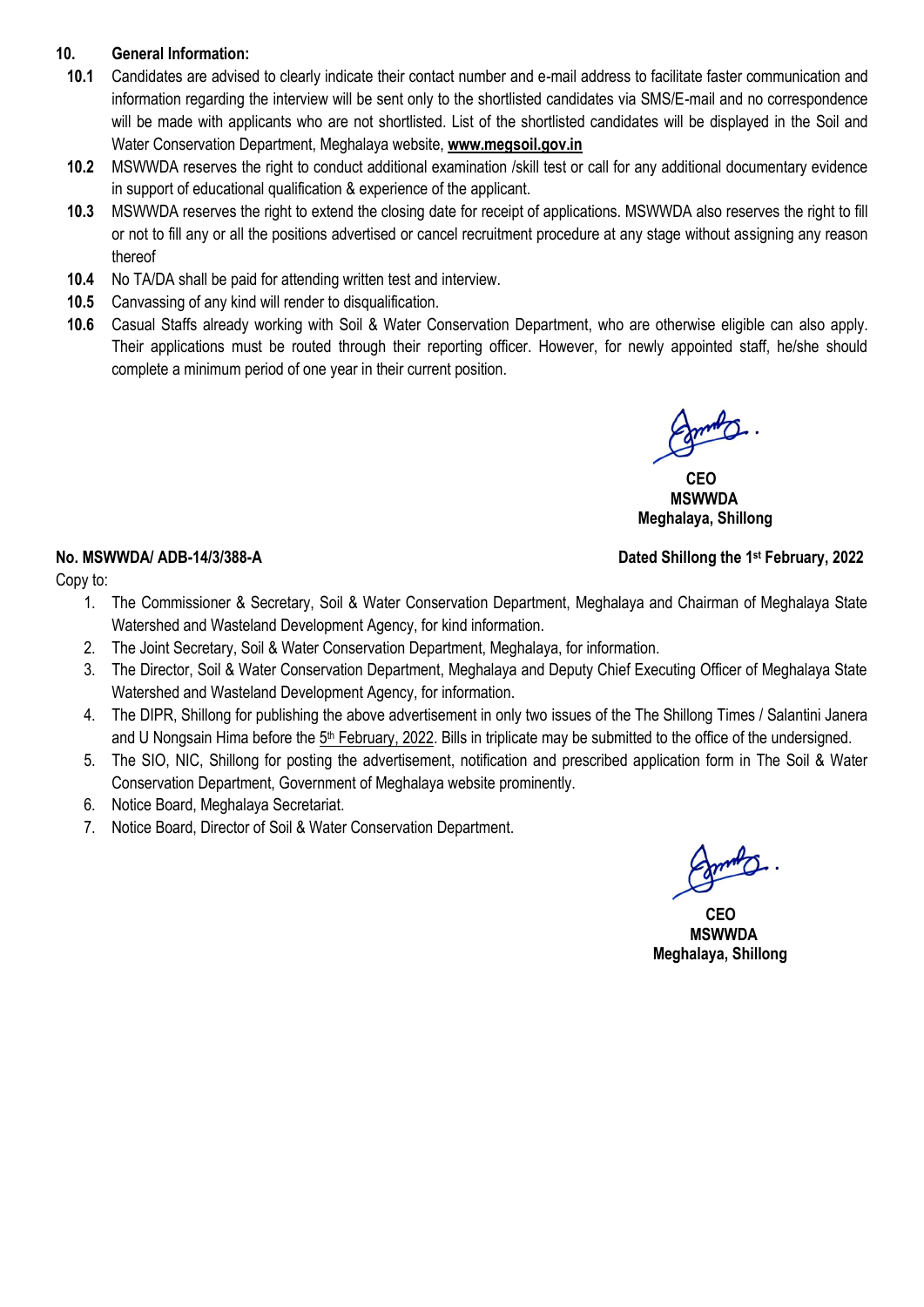#### **\*\*\*\*\***

### **No. MSWWDA/ADB-14/3/388**

### **Dated Shillong the 1st February, 2022**

## **ADVERTISEMENT**

The Meghalaya State Watershed and Wasteland Development Agency (MSWWDA) is implementing the Asian Development Bank an externally aided project for Community owned Small Multipurpose Reservoirs in Meghalaya. MSWWDA invites applications in prescribed form from eligible candidate to fill up the following position on contractual basis:

1. Position:

| SI<br>No | <b>Position</b>        | <b>Desired Qualifications &amp; Experiences</b>                                                                                                                                                                                                                                                                                                                                                                                                                                                                                                                                                              | <b>Monthly</b><br><b>Emolument</b> |
|----------|------------------------|--------------------------------------------------------------------------------------------------------------------------------------------------------------------------------------------------------------------------------------------------------------------------------------------------------------------------------------------------------------------------------------------------------------------------------------------------------------------------------------------------------------------------------------------------------------------------------------------------------------|------------------------------------|
| 1.       | <b>Chief Financial</b> | <b>Desired Qualification: Intermediate in CA/ IWCA/ MBA in Finance Bachelor's</b>                                                                                                                                                                                                                                                                                                                                                                                                                                                                                                                            | Rs. 80,000/-                       |
|          | Officer (CFO)          | or Master's degree in Commerce/ Business and Financial Management.                                                                                                                                                                                                                                                                                                                                                                                                                                                                                                                                           | (plus allowances                   |
|          | (1 No)                 | <b>Essential Experience:</b>                                                                                                                                                                                                                                                                                                                                                                                                                                                                                                                                                                                 | as may be                          |
|          |                        | Should have at least 10 years of post-qualification experience<br>$\bullet$                                                                                                                                                                                                                                                                                                                                                                                                                                                                                                                                  | admissible)                        |
|          |                        | Should be a member of the Institute of Chartered Accountants<br>$\bullet$                                                                                                                                                                                                                                                                                                                                                                                                                                                                                                                                    |                                    |
|          |                        | Should have varied and comprehensive experience in project &<br>$\bullet$<br>government accounting, funds management, accounting or financial<br>management including general ledger management, financial<br>reporting, audit preparation, and financial strategy.<br>Complete knowledge of prudential norms and accounting standards,<br>$\bullet$<br>thorough understanding of generally accepted accounting principles<br>and statutory audit and compliance requirements<br><b>Desired Experience:</b><br>Experience of externally aided projects/ projects in rural development<br>$\bullet$<br>sector |                                    |
|          |                        | Demonstrated success in managing multiple projects and maintaining<br>$\bullet$                                                                                                                                                                                                                                                                                                                                                                                                                                                                                                                              |                                    |
|          |                        | strong relationships with project clients and co-workers.                                                                                                                                                                                                                                                                                                                                                                                                                                                                                                                                                    |                                    |
|          |                        | Experience of working in North Eastern Region preferably Meghalaya<br>$\bullet$<br>will be given extra weightage                                                                                                                                                                                                                                                                                                                                                                                                                                                                                             |                                    |

- 2. Notification and prescribed application form can be downloaded from the website, [Soil](http://www.mbda.gov.in/) & Water Conservation Department, Meghalaya, **www.megsoil.gov.in** or can be obtained free of cost from the O/o The Director of Soil and Water Conservation, 4<sup>th</sup> Administrative Building, 1<sup>st</sup> Floor, Lower Lachumiere, Shillong – 793001 or the O/o The Joint Director of Soil and Water Conservation, Branch Directorate, Dakopgre, Tura – 794002 or from any of the office of the Divisional Officer, Soil & Water Conservation Department at the 12 District Headquarters.
- 3. The above position are on contractual basis. Details about the pre-requisite qualifications and experience for the above positions may be seen in the notification posted in the website.
- 4. Candidates are advised to read carefully the eligibility criteria and other conditions prescribed for the post before applying.
- 5. Application form duly filled along with self-attested credentials should only be submitted to the O/o The Director of Soil and Water Conservation, 4<sup>th</sup> Administrative Building, 1<sup>st</sup> Floor, Lower Lachumiere, Shillong – 793001 or the O/o The Joint Director of Soil and Water Conservation, Branch Directorate, Dakopgre, Tura – 794002 or from any of the office of the Divisional Officer, Soil & Water Conservation Department at the 12 District Headquarters.
- 6. Candidate may also submit the duly filled application form and documents via e-mail to [smr.adb.mswwda@gmail.com](mailto:smr.adb.mswwda@gmail.com) clearly indicating name of the position in the subject line.
- 7. Last date for receipt of applications is **21st February, 2022 (upto 5.00 p.m.)** and no application received after the last date will be considered. MSWWDA will not be responsible for any kind of postal loss or transit delay.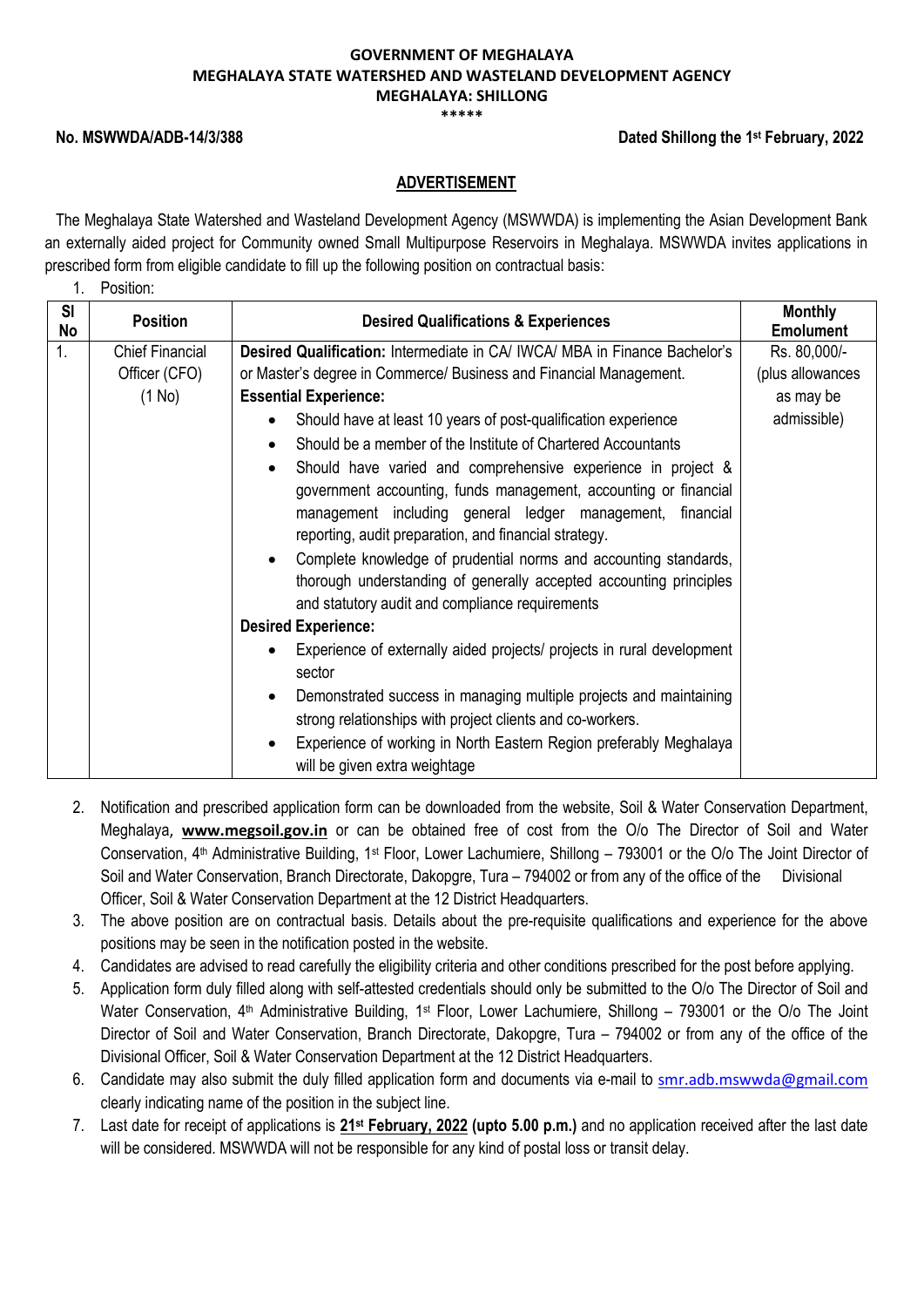**CEO MSWWDA Meghalaya, Shillong** 

### **No. MSWWDA/ ADB-14/3/388-A**

Copy to:

- 1. The Commissioner & Secretary, Soil & Water Conservation Department, Meghalaya and Chairman of Meghalaya State Watershed and Wasteland Development Agency, for kind information.
- 2. The Joint Secretary, Soil & Water Conservation Department, Meghalaya, for information.
- 3. The Director, Soil & Water Conservation Department, Meghalaya and Deputy Chief Executive Officer of Meghalaya State Watershed and Wasteland Development Agency, for information.
- 4. The DIPR, Shillong for publishing the above advertisement in only two issues of the The Shillong Times / Salantini Janera and U Nongsain Hima before the 5<sup>th</sup> February, 2022. Bills in triplicate may be submitted to the office of the undersigned.
- 5. The SIO, NIC, Shillong for posting the advertisement, notification and prescribed application form in The Soil & Water Conservation Department, Government of Meghalaya website prominently.
- 6. Notice Board, Meghalaya Secretariat.
- 7. Notice Board, Director of Soil & Water Conservation Department.

 **CEO MSWWDA Meghalaya, Shillong** 

# **Dated Shillong the 1st February, 2022**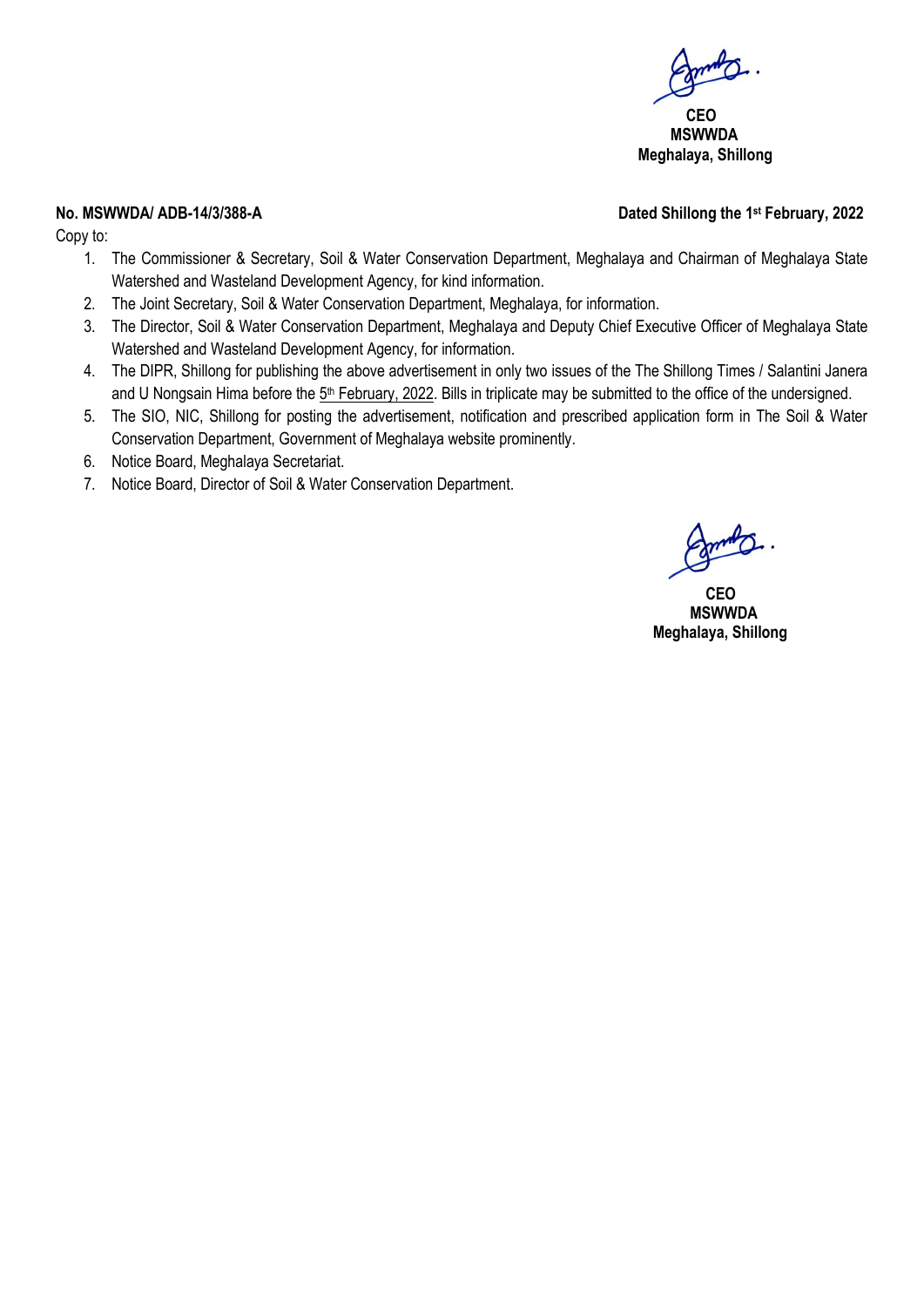#### **\*\*\*\*\***

### **No. MSWWDA/ADB-14/3/388**

1. Position:

### **Dated Shillong the 1st February, 2022**

### **NOTIFICATION**

The Meghalaya State Watershed and Wasteland Development Agency (MSWWDA) is implementing the Asian Development Bank an externally aided project for Community owned Small Multipurpose Reservoirs in Meghalaya. MSWWDA invites applications in prescribed form from eligible candidate in prescribed format to fill up the following position on contractual basis:

| <b>SI</b><br><b>No</b> | <b>Position</b>        | <b>Desired Qualifications &amp; Experiences</b>                                                                                                                                                                                                                                                                                                                                                                                                                    | No. of<br>Vacancy | Place of<br><b>Posting</b> | <b>Monthly</b><br><b>Emolument</b> |
|------------------------|------------------------|--------------------------------------------------------------------------------------------------------------------------------------------------------------------------------------------------------------------------------------------------------------------------------------------------------------------------------------------------------------------------------------------------------------------------------------------------------------------|-------------------|----------------------------|------------------------------------|
| 1.                     | <b>Chief Financial</b> | Desired Qualification: Intermediate in CA/ IWCA/ MBA                                                                                                                                                                                                                                                                                                                                                                                                               | 1 No.             | Shillong                   | Rs. 80,000/-                       |
|                        | Officer (CFO)          | in Finance Bachelor's or Master's degree in Commerce/                                                                                                                                                                                                                                                                                                                                                                                                              |                   |                            | (plus                              |
|                        |                        | <b>Business and Financial Management.</b>                                                                                                                                                                                                                                                                                                                                                                                                                          |                   |                            | allowances as                      |
|                        |                        | <b>Essential Experience:</b>                                                                                                                                                                                                                                                                                                                                                                                                                                       |                   |                            | may be                             |
|                        |                        | Should have at least 10 years of post-<br>qualification experience                                                                                                                                                                                                                                                                                                                                                                                                 |                   |                            | admissible)                        |
|                        |                        | Should be a member of the Institute of                                                                                                                                                                                                                                                                                                                                                                                                                             |                   |                            |                                    |
|                        |                        | <b>Chartered Accountants</b><br>Should have varied<br>and comprehensive<br>experience in project & government accounting,<br>funds management, accounting or financial<br>management<br>including<br>general<br>ledger<br>financial<br>management,<br>reporting,<br>audit<br>preparation, and financial strategy.<br>Complete knowledge of prudential norms and<br>accounting standards, thorough understanding<br>of generally accepted accounting principles and |                   |                            |                                    |
|                        |                        | statutory audit and compliance requirements<br><b>Desired Experience:</b>                                                                                                                                                                                                                                                                                                                                                                                          |                   |                            |                                    |
|                        |                        | Experience of externally aided projects/ projects                                                                                                                                                                                                                                                                                                                                                                                                                  |                   |                            |                                    |
|                        |                        | in rural development sector                                                                                                                                                                                                                                                                                                                                                                                                                                        |                   |                            |                                    |
|                        |                        | Demonstrated success in managing multiple                                                                                                                                                                                                                                                                                                                                                                                                                          |                   |                            |                                    |
|                        |                        | projects and maintaining strong relationships                                                                                                                                                                                                                                                                                                                                                                                                                      |                   |                            |                                    |
|                        |                        | with project clients and co-workers.                                                                                                                                                                                                                                                                                                                                                                                                                               |                   |                            |                                    |
|                        |                        | Experience of working in North Eastern Region                                                                                                                                                                                                                                                                                                                                                                                                                      |                   |                            |                                    |
|                        |                        | preferably Meghalaya will be given extra                                                                                                                                                                                                                                                                                                                                                                                                                           |                   |                            |                                    |
|                        |                        | weightage                                                                                                                                                                                                                                                                                                                                                                                                                                                          |                   |                            |                                    |

### **2. Essential Skills:**

- **2.1** Good communication written and verbal communication. Expert in basic computer knowledge like Word Processing, Spread Sheets and Power Point Presentation are the common essential skills requirement. Other skills required are mentioned above against the position.
	- **3. Age Limit:** Up to 45 years.

### **4. Place of Posting:**

**4.1** Selected candidate shall be posted at the location mentioned above.

### **5. Remuneration:**

**5.1** The monthly emolument shall be as mentioned above.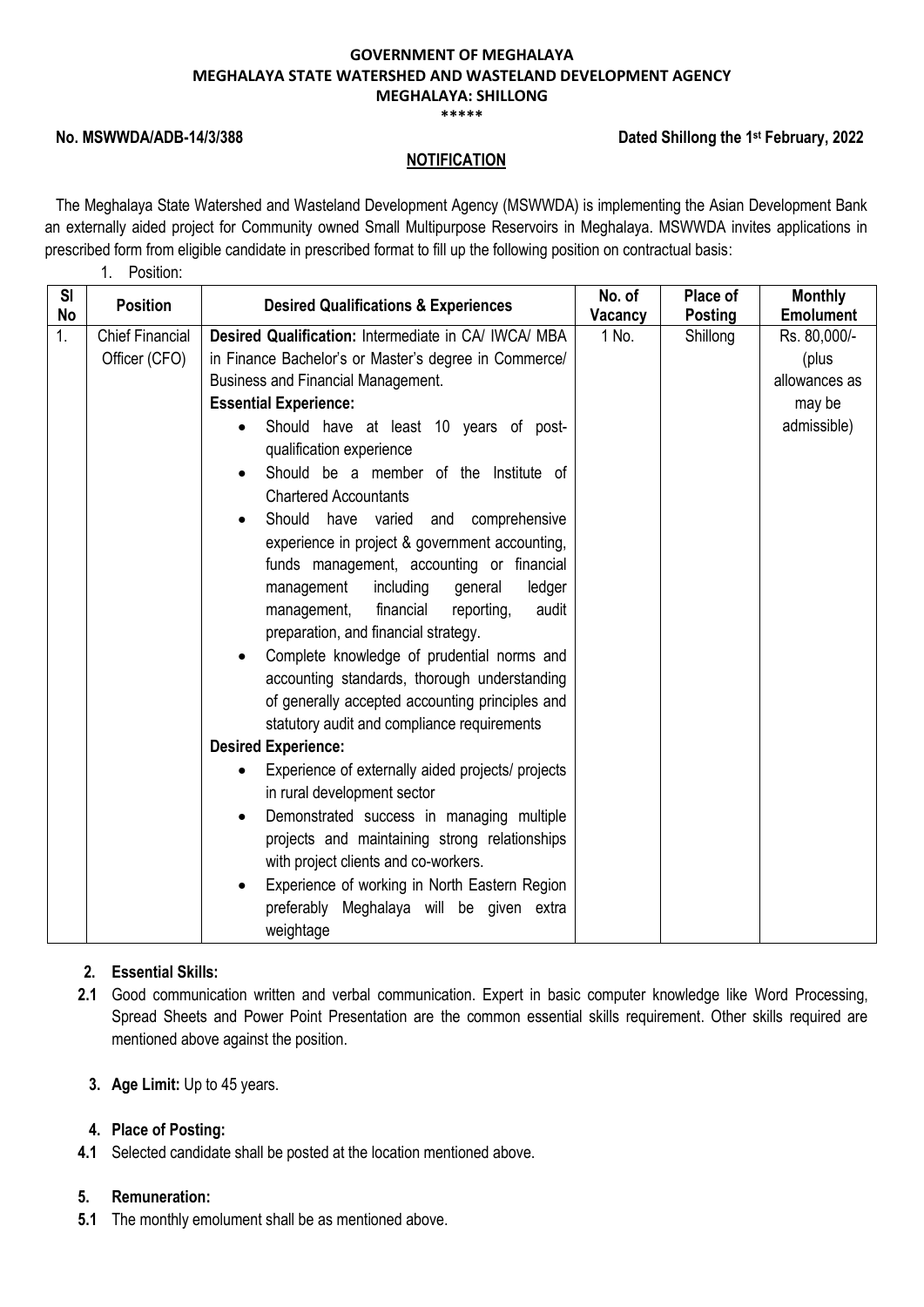- **5.2** House Rent Allowance (HRA), Medical Allowance & Mobile Allowance will be included additionally as may be admissible from time to time
- **5.3** EPF contributions from both employee and employer.

# **6. Period of Contract:**

- **6.1** Selected candidates shall be given a one (1) year contract. The contract may be renewed subject to the satisfaction of MSWWDA and continuance of the project.
- **6.2** A detailed document of terms and conditions of engagement would be provided to the selected candidates and a deed agreement would have to be signed by the selected candidates with the MSWWDA to that effect.

# **7. Prescribed Application Form:**

**7.1** Prescribe application form can be downloaded from the website, [Soil](http://www.mbda.gov.in/) & Water Conservation Department, Meghalaya, **www.megsoil.gov.in** or can be obtained free of cost from the O/o The Director of Soil and Water Conservation, 4<sup>th</sup> Administrative Building, 1<sup>st</sup> Floor, Lower Lachumiere, Shillong – 793001 or the O/o The Joint Director of Soil and Water Conservation, Branch Directorate, Dakopgre, Tura – 794002 or from any of the office of the Divisional Officer, Soil & Water Conservation Department at the 12 District Headquarters.

# **8. Submission of Application Form:**

- **8.1** Application form duly filled along with self-attested credentials should only be submitted to the O/o The Director of Soil and Water Conservation, 4<sup>th</sup> Administrative Building, 1<sup>st</sup> Floor, Lower Lachumiere, Shillong – 793001 or the O/o The Joint Director of Soil and Water Conservation, Branch Directorate, Dakopgre, Tura – 794002 or from any of the office of the Divisional Officer, Soil & Water Conservation Department at the 12 District Headquarters.
- **8.2** Candidate must enclose recent passport size photograph, the self-attested copies of degrees, diplomas, mark-sheets and experience letter etc. with the application form.
- **8.3** Experience certificate from previous employer(s) clearly stating nature of duties performed should be attached along with the application.
- **8.4** Incomplete application or application on plain paper will not be entertained and is liable to be rejected.
- 8.5 Candidate may also submit the duly filled application form and documents via e-mail to [smr.adb.mswwda@gmail.com](mailto:smr.adb.mswwda@gmail.com) clearly indicating name of the position in the subject line.
- **8.6** Last date for receipt of applications is **21st February, 2022 (upto 5.00 p.m.)** and no application received after the last date will be considered. MSWWDA will not be responsible for any kind of postal loss or transit delay.

## **9. Selection Process:**

- **11.1** There will be only personal interview for the position.
- **11.2** The Personal Interview may be held in Shillong only.

# **10. General Information:**

- **10.1** Candidates are advised to clearly indicate their contact number and e-mail address to facilitate faster communication and information regarding the interview will be sent only to the shortlisted candidates via SMS/E-mail and no correspondence will be made with applicants who are not shortlisted. List of the shortlisted candidates will be displayed in the Soil and Water Conservation Department, Meghalaya website, **www.megsoil.gov.in**
- **10.2** MSWWDA reserves the right to conduct additional examination /skill test or call for any additional documentary evidence in support of educational qualification & experience of the applicant.
- **10.3** MSWWDA reserves the right to extend the closing date for receipt of applications. MSWWDA also reserves the right to fill or not to fill any or all the positions advertised or cancel recruitment procedure at any stage without assigning any reason thereof
- **10.4** No TA/DA shall be paid for attending written test and interview.
- **10.5** Canvassing of any kind will render to disqualification.

 *CEO*  **MSWWDA Meghalaya, Shillong**